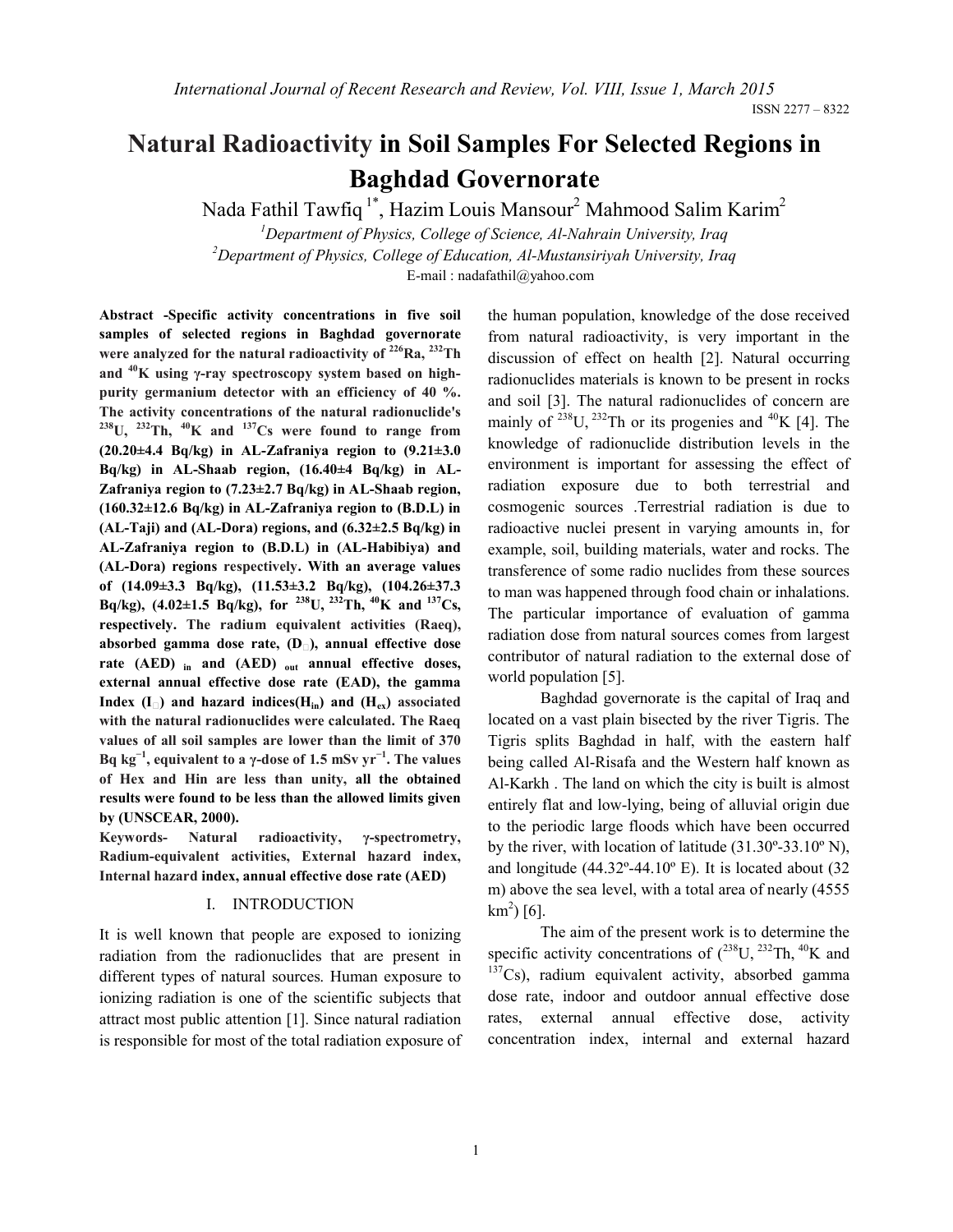indices in surface soil samples in some selected regions in Baghdad governorate by using high purity germanium (HPGe) detector.

#### II. MATERIALS AND METHODS

#### *A- Collection and Preparation of samples*

Surface soil samples were taken from some selected regions in Baghdad governorate. The samples were crushed to small pieces then to fine powder by using electrical mill.  $(1 \text{ kg})$  of about  $(300 \text{ µm})$  grain size of surface soil samples were obtained using special sieves (mesh). The samples were dried at  $(60 °C)$  for 2 hours and they were packaged in a marinelli beaker, the sealed marinelli beaker were kept for one month before measurements in order to achieve the secular equilibrium for  $^{238}$ U and  $^{232}$ Th with their respective progenies [7].

#### *B- High Purity Germanium (HPGe) Detector*

In the present work (HPGe) detector (CANBERAmodel 7229N, USA) with an efficiency of 40% and energy resolution (2.6 keV) at energy (1332.6 keV) for  $60^{\circ}$ Co. The high purity N-type semiconductor detector with physical characteristics of geometry closed-end coaxial,  $(3\times3$  inch) was used. The (HPGe) detector is kept cold by immersing it in a liquid-nitrogen vessel at (-196 ° C) to reduce the leakage current to acceptable levels. The detector is surrounded by lead shield of about 10 cm in thickness to reduce the background radiation.

### *C- Energy Calibration*

An essential requirement for the measurement of gamma emitter is the exact identity of photo peaks present in a spectrum produced by the detector system. The energy calibration of germanium detector system was made by measuring the standard sources of known radionuclide with a well-defined energies with the energy of interest. The Energy calibration source should be counted long enough to produce a welldefined photo peaks. The energy calibration by using the standard source of a capacity of one litter marinelli beaker of Europium  $\binom{152}{63}Eu$ , which has been prepared in this work with energies (121.8, 244.7, 344.3, 411.1,

444.6, 778.9, 964.0, 1085.8, 1112.0 and 1408.0 keV), is shown in Figure (1).

#### *D- Specific activity concentrations of radionuclides*

The specific activity concentrations of radionuclides in soil samples were measured by the equation [8]:

 $A = (Net area under the photo peak at energy (E))$  $B.G$ ) / (M × I(E) ×  $\Box$  (E) × T) (1) Where,

B.G: Background activity.

A: The specific activity concentration of radionuclide measured in (Bq/kg).

M: Mass of the soil sample (kg).

I (E): is the abundance at energy (E) (the number of gamma rays per disintegration of nuclide at energy (E).  $\square(E)$ : The detector efficiency at energy (E).

T: The time of measurement which is equal to (7200 s).

- *E- Gamma Radiation Parameters*
- 1. Radium Equivalent Activity  $(Ra_{eq})$

To represent the activity concentrations of  $^{238}$ U,  $^{232}$ Th and  $^{40}$ K by a single quantity, which takes into account the radiation hazards associated with them, a common radiological index has been introduced. The index is called radium equivalent activity  $(Ra_{eq})$  which is used to ensure the uniformity in the distribution of natural radionuclides <sup>238</sup>U, <sup>232</sup>Th and <sup>40</sup>K and is given by the expression [9]:

 $Ra_{eq} (Bq/kg) = A_U + 1.43A_{Th} + 0.077A_K$  (2) Where  $, A_U$ ,  $A_{Th}$  and  $A_K$  are the specific activities concentrations of  $^{238}U,^{232}Th$  and  $^{40}K$  in (Bq/kg) respectively.

2. Absorbed Gamma Dose Rate  $(D_{\Box})$ 

Outdoor air gamma absorbed dose rate  $(D_{\Box})$  in  $(nGy/h)$ due to terrestrial gamma rays at (1 m) above the ground surface which can be computed from specific activities  $A_U$ ,  $A_{Th}$  and  $A_K$  of <sup>238</sup>U, <sup>232</sup>Th and <sup>40</sup>K in (Bq/kg) respectively using the following relation [10]:  $D_{\Box}$  (nGy/h) = 0.462A<sub>U</sub> + 0.604A<sub>Th</sub> + 0.0417A<sub>K</sub> (3)

#### 3. Annual Effective Dose Rate (AED)

The estimated annual effective dose equivalent received by a member was calculated by using a conversion factor of (0.7 Sv/Gy), which was used to convert the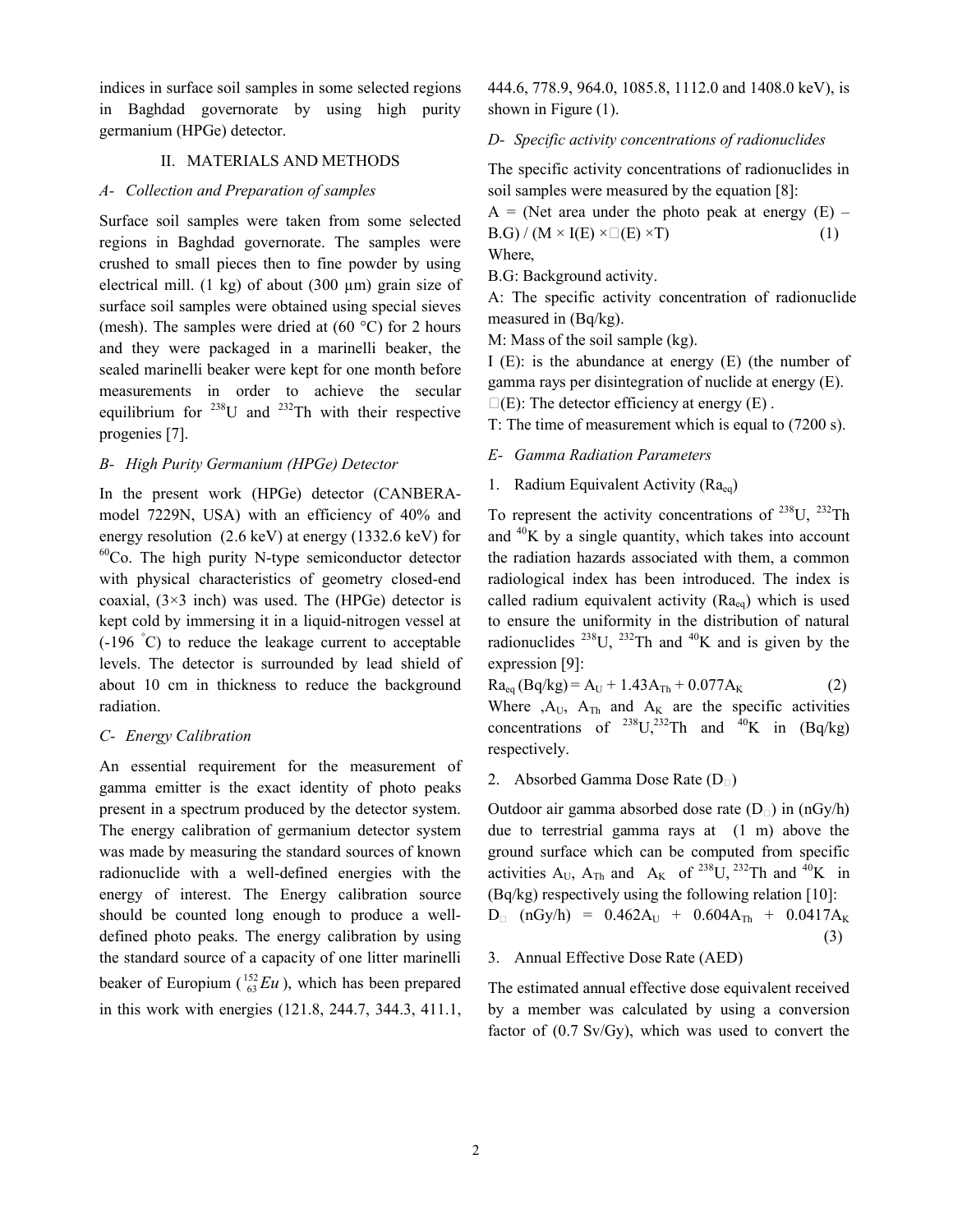absorbed rate to human effective dose equivalent with an outdoor occupancy of 20 % and 80 % for indoors [11]:

(AED) in  $(mSv/y) = D_{\Box} (nGy/h) \times 10^{-6} \times 8760$  $h/y \times 0.80 \times 0.7$ Sv/Gy (4)  $(AED)_{out}$   $(mSv/y) = D_{\Box}$   $(nGy/h) \times 10^{-6} \times 8760$  $h/v \times 0.20 \times 0.7$ Sv/Gy (5)

#### 4. External Annual Dose (EAD)

The external annual effective dose was calculated by using the following equation [12]:

EAD=  $(0.92A_U+1.1A_{Th}+0.08A_K) \times (10^{-9} \text{ Gy/h}) \times (0.7$  $Sv/Gy$  × (24×365) h/y×0.8 (6)

# 5. The Gamma Index (I*)*

The gamma index  $(I_{\Box})$  for soil samples was calculated by using the following equation [12]:

$$
I_{\gamma} = \frac{A_U}{300} + \frac{A_{Th}}{200} + \frac{A_K}{3000}
$$
\n(7)

#### 6. External  $(H_{ex})$  and Internal  $(H_{in})$  Hazard Indicies

Beretka and Mathew [13] defined two other indicies that represent internal and external radiation hazards. The external hazard index is obtained from  $(Ra_{eq})$ expression through the supposition that its allowed maximum value (equal to unity) correspond to the upper limit of  $Ra_{eq}$  (370 Bq/kg). The external hazard index  $(H_{ex})$  can then be defined as:

$$
H_{ex} = \frac{A_U}{370} + \frac{A_{Th}}{259} + \frac{A_K}{4810}
$$
\n(8)

Internal exposure to  $^{222}$ Rn and its radioactive progeny is controlled by the internal hazard index  $(H_{in})$  as given below  $[14]$ :

$$
H_{in} = \frac{A_U}{185} + \frac{A_{Th}}{259} + \frac{A_K}{4810}
$$

This index value must be less than unity in order to keep the radiation hazard to be insignificant.

#### III. RESULTS AND DISCUSSION

From Table I it can be noticed that the highest value of specific activity concentration of  $(^{238}U)$  was found in (AL-Zafraniya) region which was equal to  $(20.20\pm4.4$ Bq/kg ), while the lowest value of specific activity concentration of  $(^{238}U)$  was found in (AL-Shaab) region which was equal to  $(9.21 \pm 3.0 \text{ Bq/kg})$ , with an average value of  $(14.09\pm3.3 \text{ Bq/kg})$ . The present results have shown that values of specific activity concentrations of  $(238)$  in the studied regions in Baghdad governorate were lower than the value of the specific activity concentration of  $(^{238}U)$  global limit which is equal to (35 Bq/kg) [15].

The highest value of specific activity concentration of  $(^{232}Th)$  was found in (AL-Zafraniya) region which was equal to  $(16.40\pm4 \text{ Bq/kg})$ , while the lowest value of specific activity concentration of  $(^{232}Th)$ was found in (AL-Shaab) region which was equal to  $(7.23\pm2.7 \text{ Bq/kg})$ , with an average value of  $(11.53\pm3.2 \text{ A})$ Bq/kg). The present results have shown that values of specific activity concentrations of  $(^{232}Th)$  in the studied regions in Baghdad governorate were lower than the value of the specific activity concentration of  $(^{232}Th)$ global limit which is equal to (30 Bq/kg) [15].

The highest value of specific activity concentration of  $(^{40}K)$  was found in (AL-Zafraniya) region which was equal to  $(160.32 \pm 12.6 \text{ Bq/kg})$ , while the lowest specific activity concentration of  $(^{40}K)$  was found in (AL-Taji) and (AL-Dora) regions which were B.D.L, with an average value of (104.26±37.3 Bq/kg). The present results have shown that values of specific activity concentrations of  $(^{40}K)$  in the studied regions in Baghdad governorate were lower than the value of the specific activity concentration of  $(^{40}K)$  global limit which is equal to  $(400 \text{ Bq/kg})$  [15].

 $H_{in} = \frac{A_U}{1.076} + \frac{A_{Th}}{256} + \frac{A_K}{1.016}$  which were B.D.L, with an average value of (4.02±1.5) The highest value of specific activity concentration of  $(^{137}Cs)$  was found in (AL-Zafraniya) region which was equal to  $(6.32 \pm 2.5 \text{ Bq/kg})$ , while the lowest value of specific activity concentration of  $(^{137}Cs)$ was found in (AL-Habibiya) and (AL-Dora) regions  $Bq/kg$ ). The present results have shown that values of specific activity concentrations of  $(^{137}Cs)$  in the studied regions in Baghdad governorate were lower than the value of the specific activity concentration of  $(^{137}Cs)$ global limit which is equal to (14.8 Bq/kg) [15].

> From Table II it can be noticed that the highest value of radium equivalent activity  $(Ra_{eq})$  was found in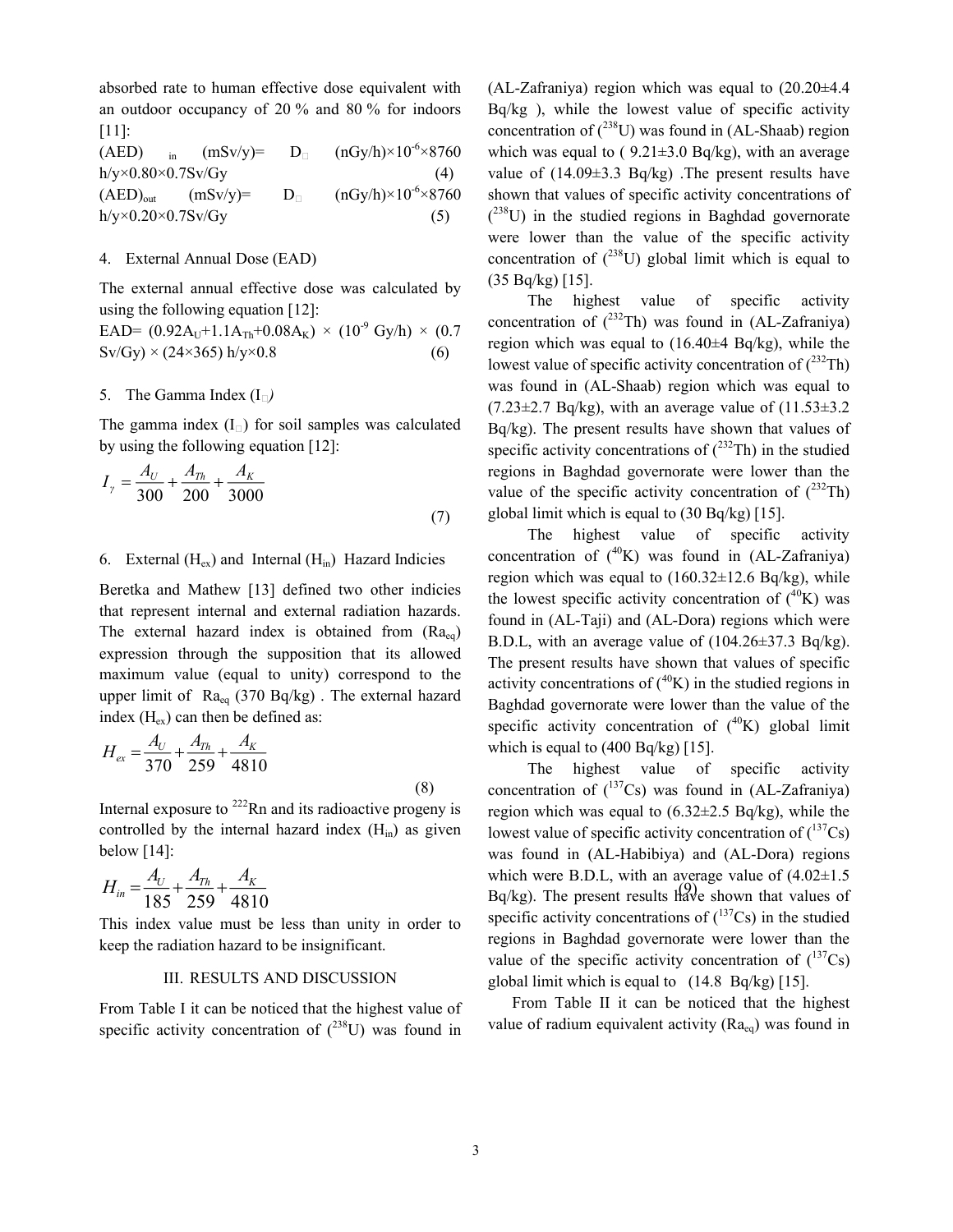(AL-Zafraniya) region which was equal to (55.99 Bq/kg) , while the lowest value of radium equivalent activity was found in (AL-Shaab) region which was equal to (25.12 Bq/kg), with an average value of  $(35.40\pm9.1 \text{ Bq/kg})$ . The present results have shown that values of radium equivalent activity in studied the regions in Baghdad governorate were lower than the value of the radium equivalent activity global limit which is equal to  $(370 Bq/kg)$  [15].

The highest value of absorbed gamma dose rate  $(D<sub>1</sub>)$  was found in (AL-Zafraniya) region which was equal to (25.92 nGy/h) , while the lowest value of absorbed gamma dose rate was found in (AL-Shaab) region which was equal to (11.64 nGy/h), with an average value of  $(16.08\pm4.11 \text{ nGy/h})$ . The present results have shown that values of absorbed gamma dose rate in the studied regions in Baghdad governorate were lower than the value of the absorbed gamma dose rate global limit which is equal to (55  $nGy/h$  [15].

The highest value of indoor annual effective dose rate  $(AED)_{in}$  was found in  $(AL-Za$ franiya) region which was equal to  $(0.127 \text{ mSv/y})$ , while the lowest value of indoor annual effective dose rate was found in (AL-Shaab) region which was equal to  $(0.057 \text{ mSv/y})$ , with an average value of  $(0.07\pm0.02 \text{ mSv/y})$ . The present results have shown that values of indoor annual effective dose rate in the studied regions in Baghdad governorate were lower than values of the indoor annual effective dose global limit which is equal to (1 mSv/y) [15].

The highest value of outdoor annual effective dose rate (AED)<sub>out</sub> was found in (AL-Zafraniya) region which was equal to  $(0.031 \text{ mSv/y})$ , while the lowest value of outdoor annual effective dose rate was found in (AL-Shaab) region which was equal to (0.014 mSv/y), with an average value of  $(0.01\pm0.005 \text{ mSv/y})$ . The present results have shown that values of outdoor annual effective dose rate in the studied regions in Baghdad governorate were lower than the value of the outdoor annual effective dose rate global limit which is equal to  $(1 \text{ mSv/y})$  [15].

The highest value of external annual effective dose (EAD) was found in (AL-Zafraniya) region which was equal to  $(0.40 \text{ mSv/y})$ , while the lowest value of external annual effective dose was found in (AL-Shaab) region which was equal to  $(0.18 \text{ mSv/y})$ , with an average value of  $(0.24 \pm 0.06 \text{ mSv/v})$ . The present results have shown that values of the external annual effective dose in the studied regions in Baghdad governorate were lower than the value of the outdoor annual effective dose global limit which is equal to (1.5  $mSv/y$  [15].

The highest value of the gamma Index  $(I_{\square})$  was found in (AL-Zafraniya) region which was equal to (0.322) , while the lowest value of activity concentration index was found in (AL-Shaab) region which was equal to (0.144), with an average value of  $(0.19\pm0.05)$ . The present results have shown that values of activity concentration index in the studied regions in Baghdad governorate were lower than the value of the activity concentration index global limit which is equal to (1) [15].

The highest value of internal hazard index  $(H_{in})$ was found in (AL-Zafraniya) region which was equal to (0.399) , while the lowest value of internal hazard index was found in (AL-Shaab) region which was equal to  $(0.178)$ , with an average value of  $(0.25\pm0.07)$ . The present results have shown that values of internal hazard index in the studied regions in Baghdad governorate were lower than the value of the internal hazard index global limit which is equal to unity [13].

The highest value of external hazard index  $(H_{ex})$ was found in (AL-Zafraniya) region which was equal to (0.247) ,while the lowest value of external hazard index was found in (AL-Shaab) region which was equal to  $(0.110)$ , with an average value of  $(0.15\pm0.03)$ . The present results have shown that values of external hazard index in the studied regions in Baghdad governorate were lower than the value of the external hazard index global limit which is less than unity [13].

# IV. CONCLUSIONS

The results of the present work concerning values of the specific activity concentrations of  $(^{238}$ U,  $^{232}$ Th,  $^{40}$ K and  $137Cs$ ), radium equivalent activity, indoor and outdoor annual effective dose rates, external annual effective dose, the gamma index, internal and external hazard indicies, all were found to be lower than their corresponding allowed limits.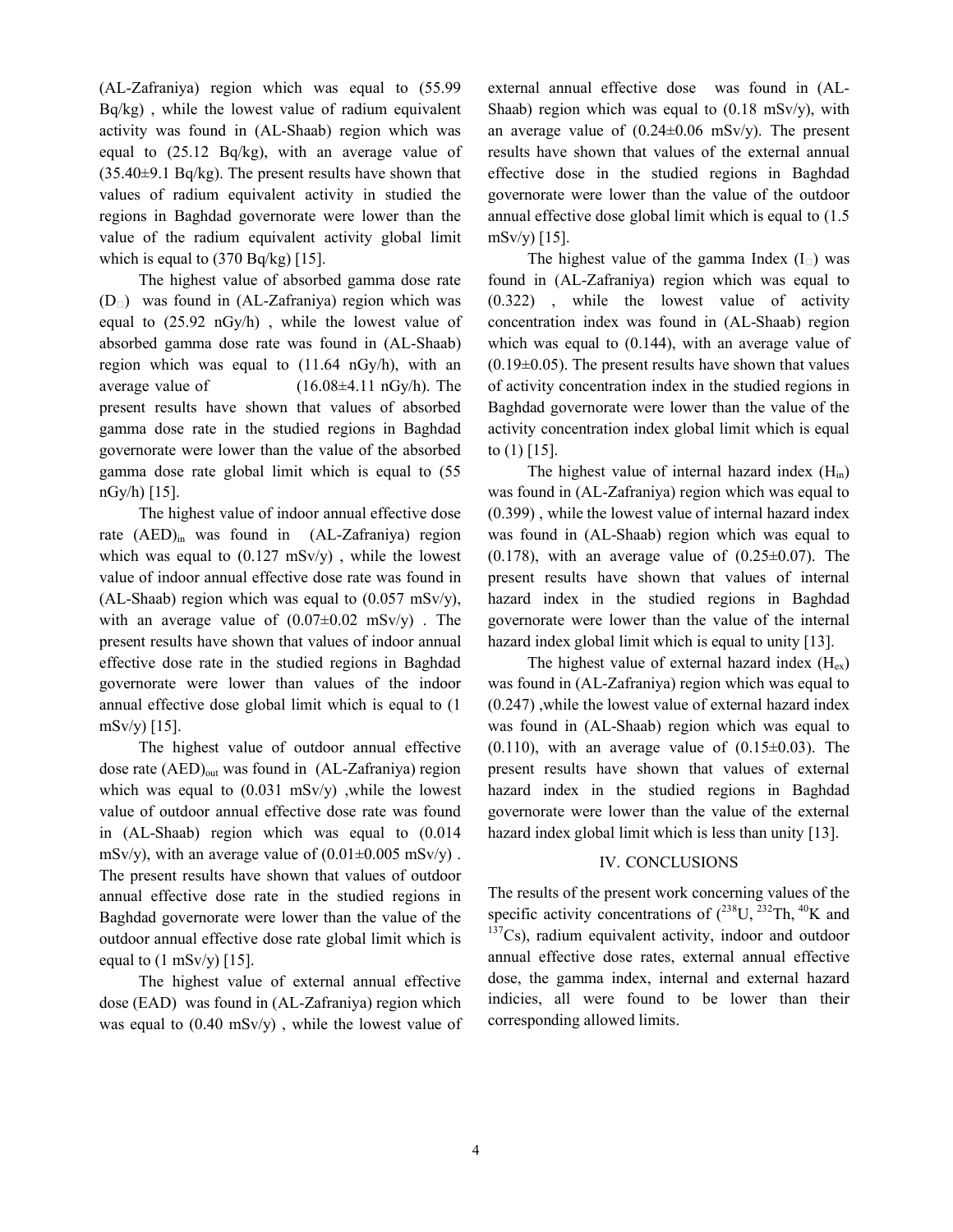# V. REFERENCES

- [1] Flores O. B., Estrada A. M., Suarez R. R., Zerquera J. T. and Pe´rez A. H.,( 2008) Natural radionuclide content in building materials and gamma dose rate in dwellings in Cuba, J. Environmental Radioactivity, 99, 1834-1837.
- [2] United Nations Scientific Committee on the Effects of Atomic Radiation Report,(2000) "Sources and effects of ionizing radiation". The UNSCEAR Report to the General Assembly. UN, New York, USA, 111-125 .
- [3] Yasir M. S., Majid A., Yahaya R.,(2007) A study of natural radionuclide activities and radiation hazard index in some grains consumed in Jordan, J.Nucl. Chem., 273, 539-545.
- [4] Hamby D. M., Tynkbekov A. K.,(2000), Measurement of Natural and Artificial Radioactivity in Soil at Some Selected Thanas around the TRIGA Mark-II Research Reactor at AERE, Savar, Dhaka, Environmental Monitor and Assess, 73 , 101-107.
- [5] Joga Sigh, Harmanjit Singh, Surinder Singh, Baj wa B.S., Sonkow R.G.(2009) Comparative study of natural radioactivity levels in soil samples from the upper siwaliks and punjap India using gamma spectrometry" Journal of Environmental Radioactivity, 98, 94-100
- [6] Ali M. O.,(2010), Study of pollution by heavy elements in some parts of Baghdad" Journal of Baghdad Science,. 7(1), 955-962.
- [7] Zalewski M., Tomczak M. and Kapata J.,(2001), Radioactivity of Building Materials Available in Northeastern Poland Polish Journal of Environmental Studies,10(3), 183-188.
- [8] Laith A. Najam, Nada F. Tawfiq and Fouzey Hasan Kitah,(2013), Measurement of Natural Radioactivity

in Building Materials used in IRAQ, Australian Journal of Basic and Applied Sciences, 7(1), 56-66

- [9] Jose A., Jorge J., Cleomacio M., Sueldo V. and Romilton S., (2005), Analysis of the  $^{40}$ K Levels in Soil using Gamma Spectrometry". Brazilian Archives of Biology and Technology Journal, 221-228.
- [10] Vosniakos F., Zavalaris K. and Papaligas T.,(2003),Indoor concentration of natural radioactivity and the impact to human health, Journal of Environ. Protect. Ecol., 4(3),733-737.
- [11] Organization for economic cooperation and development,(1979), Exposure to radiation from the Energy Agency, Paris, France, 78-79.
- [12] United Nations Scientific Committee on the Effects of Atomic Radiation, (1993),Sources and Effects of Ionizing Radiation, Report to General Assembly,UNSCEAR, United Nations
- [13] IAEA "The use of gamma ray data to define the natural radiation environment", a technical document issued by the International Atomic Energy Agency (IAEA), Vienna, (1990).
- [14] Beretka J. and Mathew P. J.,(1985), Natural Radioactivity of Australian Building Materials, Industrial Wastes and By-product, Health phys.,48,87-95
- [15] Cottens E., In: Proceeding of the Symposiumon SRBII,(1990) Journee Radon, Royal Society of Engineers and Industrials of Belgium, 17 January, Brussels.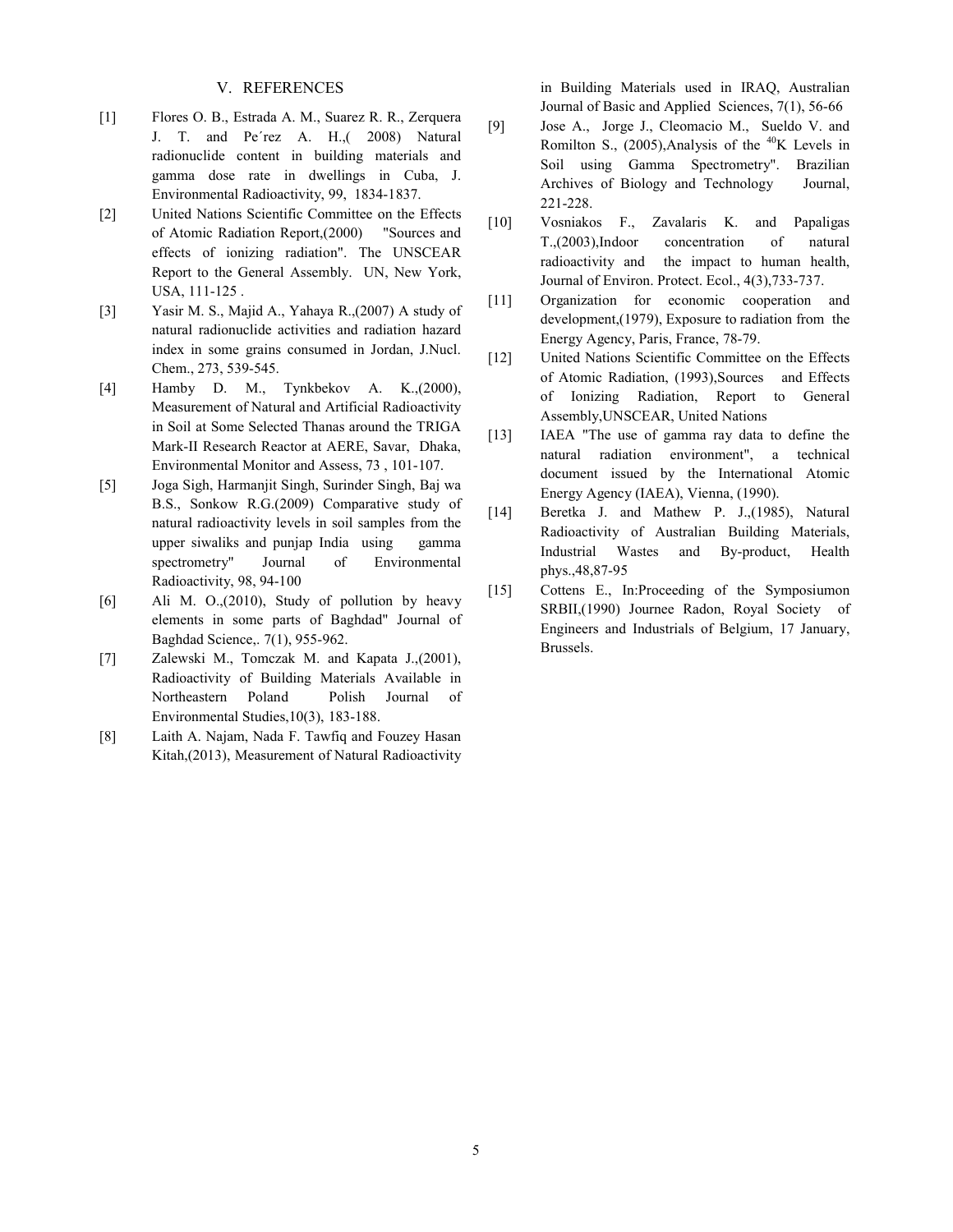

Figure (1) <sup>152</sup>Eu spectrum of the prepared standard source.

| I |  |  |
|---|--|--|
|---|--|--|

Specific activity concentrations of  $(^{238}U, ^{232}Th, ^{40}K$  and  $^{137}Cs$ ), for soil samples in selected regions in Baghdad governorate.

| region            | $238$ U<br>(Bq/kg) | $232$ Th<br>(Bq/kg) | 40 <sub>K</sub><br>(Bq/kg)           | $^{137}Cs$<br>(Bq/kg) |  |
|-------------------|--------------------|---------------------|--------------------------------------|-----------------------|--|
| AL-Shaab          | $9.21 \pm 3.0$     | $7.23 \pm 2.7$      | $72.43\pm8.5$                        | $2.31 \pm 1.5$        |  |
| AL-Habibiya       | $10.60 \pm 3.2$    | $7.91 \pm 2.8$      | $80.04 \pm 8.9$                      | B.D.L                 |  |
| AL-Taji           | $14.12 \pm 3.7$    | $11.43 \pm 3.3$     | B.D.L                                | $3.43 \pm 1.8$        |  |
| AL-Dora           | $16.32{\pm}4.0$    | $14.72 \pm 3.8$     | B.D.L                                | B.D.L                 |  |
| AL-Zafraniya      | $20.20\pm4.4$      | $16.40\pm4.0$       | $160.32 \pm 12.6$                    | $6.32 \pm 2.5$        |  |
| Average           | $14.09 \pm 3.3$    |                     | $11.53 \pm 3.2$<br>$104.26 \pm 37.3$ |                       |  |
| Global limit [15] | 35                 | 30                  | 400                                  | 14.8 $[11]$           |  |

B.D.L: Below Detection Limit